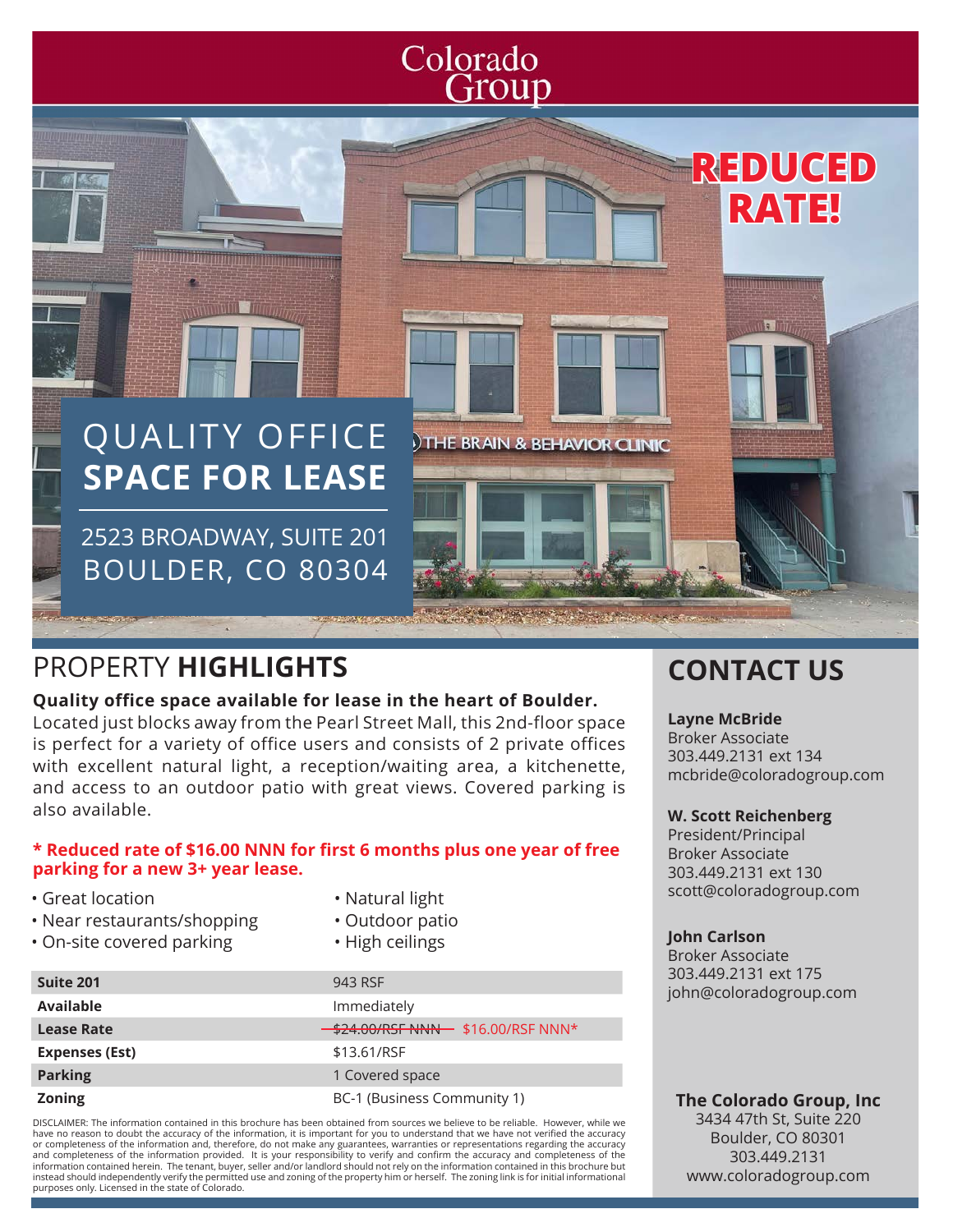## QUALITY OFFICE SPACE FOR LEASE 2523 BROADWAY, SUITE 201, BOULDER, CO 80304

#### PROPERTY **PHOTOS**







Colorado<br>Group



**The Colorado Group, Inc. | 3434 47th St, Suite 220, Boulder, CO 80301 | 303-449-2131 | www.coloradogroup.com** \* For a complete disclaimer, please see page one of this brochure.